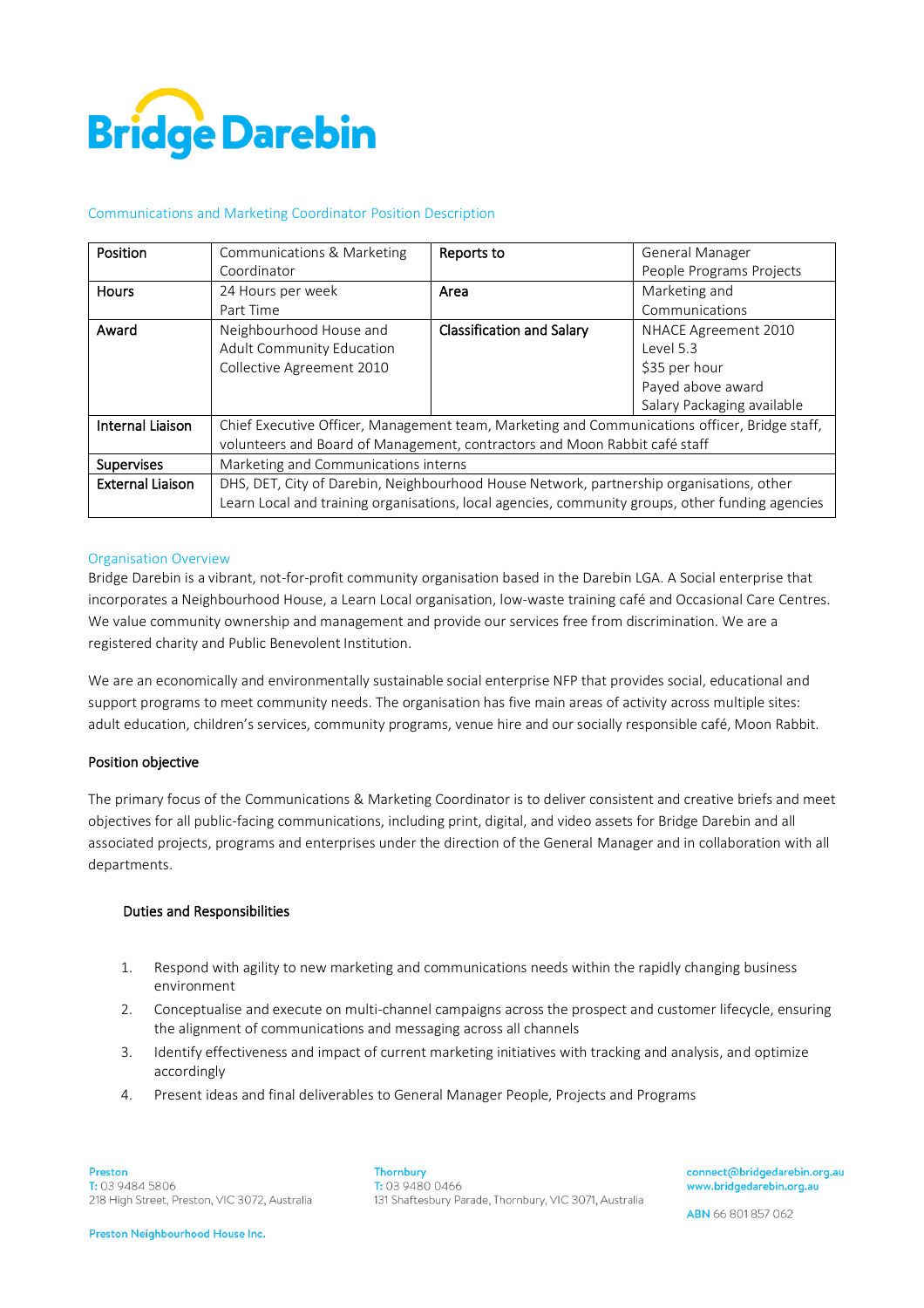- 5. Maintain integrated communications through website, Facebook, Instagram, and other social media by creating accurate and relevant social media posts
- 6. Build the (online) profile of Bridge Darebin activities including but not limited to courses, events and projects
- 7. Ensure Bridge Darebin website and online enrolment platform is dynamic, accurate and represents the organisation and its activities positively
- 8. Work with Bridge Darebin Management team and relevant staff to produce and distribute all promotional publications and communications.
- 9. Oversee the creation and distribution of marketing templates and designs incorporating Bridge Darebin branding and content guidelines as required.
- 10. Support and mentor and comms and marketing internships that periodically take place.

## Key Selection Criteria

The person for this position will have demonstrated experience in:

- 1. Independently managing time, prioritising and planning work to meet set timelines in an environment of competing priorities.
- 2. Understanding of and commitment to working in a community organisation or relevant environment with an ability to relate to a wide range of people.
- 3. Ability to maintain complete confidentiality and use diplomacy and discretion with respect to all work activities.
- 4. Have a strong desire to work within the community sector and creatively capture the storytelling aspects of our work and people.
- 5. Excellent written and verbal communication skills and the ability to communicate and liaise effectively and sensitively at a high level with internal and external stakeholders.
- 6. Highly developed interpersonal negotiating and problem-solving skills
- 7. Proficient in Microsoft Office and social media channels as well as the ability to present information in varying formats
- 8. Website management experience
- 9. Demonstrated ability to work collaboratively and consultatively as a team member, especially with volunteers from a varied membership base
- 10. Ability to liaise effectively and productively with partner organisations and sponsors
- 11. Highly organised and demonstrated ability to manage multiple projects and tasks at one time, within a fluctuating workload, change priorities as the need arises and work under pressure

# Qualifications

Essential Skills/ Experience

- Qualifications in marketing, business, or equivalent work experience
- Excellent written and verbal communication skills
- Proven experience developing marketing plans and campaigns
- Strong project management, multitasking, and decision-making skills

Thornbury T: 03 9480 0466 131 Shaftesbury Parade, Thornbury, VIC 3071, Australia connect@bridge.org.au www.bridge.org.au

ABN 66 801 857 062